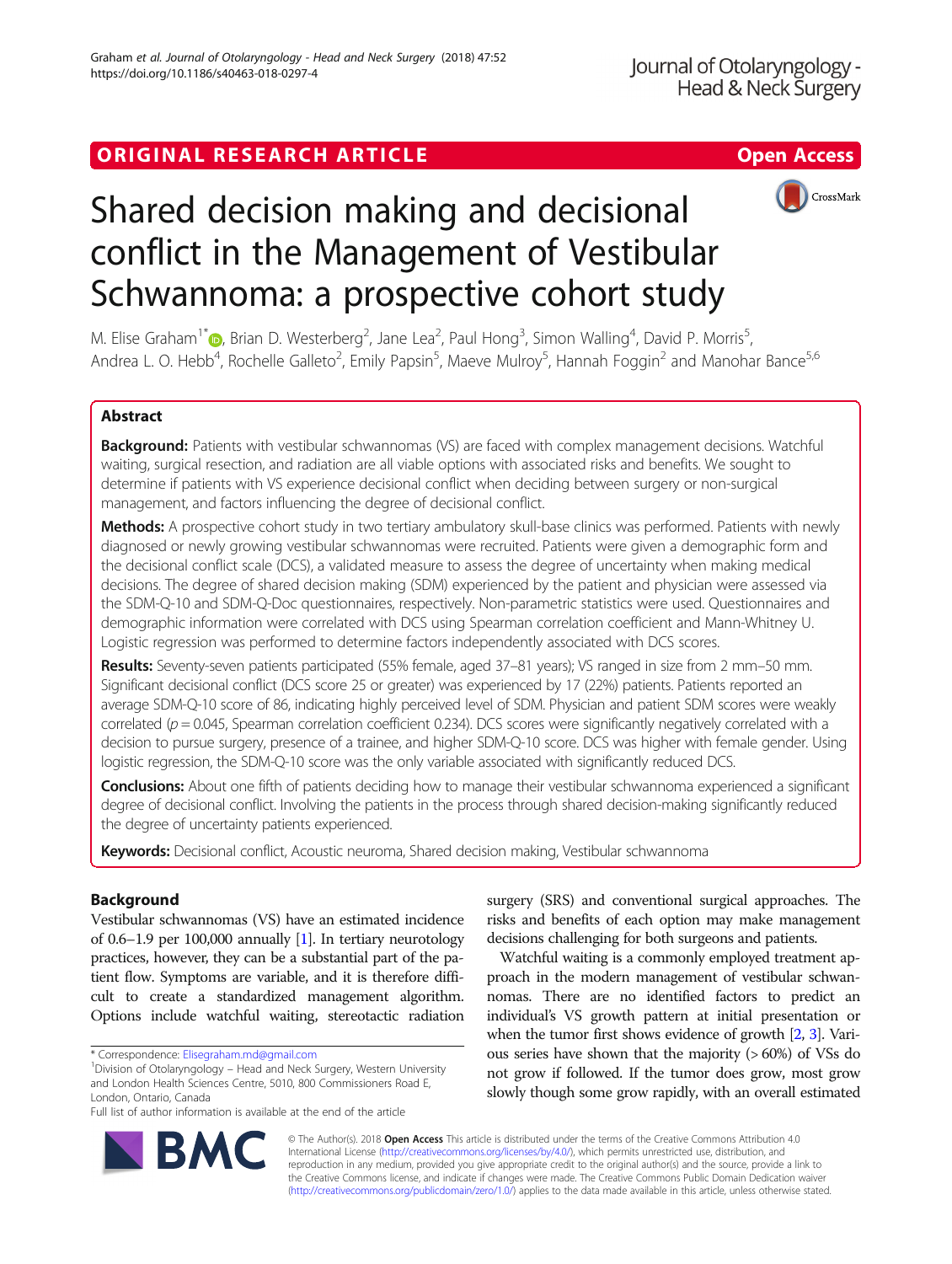annual growth between 0.4 and 2.9 mm per year [\[4](#page-6-0)–[6](#page-6-0)]. When growth does occur, it can affect patient function and influence both the options and outcomes for future management.

Microsurgical resection is another management option for patients, via the translabyrinthine, retrosigmoid or middle cranial fossa approach, with each possessing its own set of advantages and disadvantages. Surgery places surrounding nerves and arteries at potential risk. Standard neurosurgical risks also apply, such as cerebrospinal fluid leak and meningitis [\[7\]](#page-6-0). Stereotactic radiation surgery (SRS) as an option has its own risks. SRS can cause acute hydrocephalus from tumor swelling, albeit rarely [\[8](#page-6-0)], or contribute to hearing loss [\[9](#page-6-0), [10](#page-6-0)]. If SRS fails, salvage surgery may be more challenging [\[11\]](#page-6-0). There is also the low but real risk of malignant transformation in the radiation field [\[12,](#page-6-0) [13\]](#page-6-0).

With multiple treatment options, all with their own inherent risks and benefits, and variable natural history, any treatment decision is complex and likely to involve significant anxiety and stress. The decision between treatment options must consider the patient's experiences, values and risk tolerance, in addition to tumor characteristics and local physician expertise. Shared decision-making (SDM) may play an important role in facilitating the management of VS. SDM is a collaborative approach that describes the process of patients working with healthcare providers to come to a consensus regarding their care. SDM has previously been shown to decrease uncertainty around management decisions and improve health-related quality of life [[14](#page-6-0), [15\]](#page-6-0).

A related topic is "decisional conflict", which defines difficulties experienced by patients in coming to a decision regarding their care. Previous data has suggested that the degree of decisional conflict experienced by patients may be influenced by the degree of shared decision-making in patient consultation [[16](#page-6-0)–[18](#page-7-0)], with those patients perceiving more SDM experiencing less decisional conflict. Studies in other surgical decision-making contexts have showed that patients experience significant decisional conflict when deciding between surgical and non-surgical treatment for various conditions [[17](#page-7-0), [19](#page-7-0), [20](#page-7-0)].

The objective of this study was to determine if patients experience decisional conflict when making management decisions for their VS, and to explore which factors, if any, influence the degree of conflict experienced. Given the benign nature of the tumors and the sometimes conflicting and confusing evidence surrounding management of patients with VS, we hypothesized that these patients may experience significant levels of decisional conflict.

# Methods

# Ethical considerations

Institutional ethics board approval was obtained at both participating centers. Written informed consent was obtained from each patient and de-identified data was securely stored.

#### Aim

To assess the degree of shared decision making experienced by patients when deciding how best to manage their VS.

# **Participants**

This study was carried out in two tertiary/quaternary academic centres. One centre (Halifax, Nova Scotia) involved a multi-disciplinary skull base clinic with fellowship trained neurotologists and neurosurgeons, whereas the second site (Vancouver, British Columbia) involved a neurotology clinic with fellowship trained neurotologists with referrals to other services being directed after the initial consultation.

All new patients with a clinical diagnosis of VS presenting to the two centers were approached. Follow-up patients with demonstrated recent VS growth on serial MRI scans were also approached, as they were faced with the need to make a new treatment decision. Patients were excluded if they declined to participate or were not fluent in English. Patients were not approached if they had previously undergone treatment of their VS.

All patients underwent a standardized clinic visit, which involved a neurotological history and examination, review of imaging, discussion of the diagnosis, and a review of possible treatment options, highlighting those felt to be most appropriate for the individual patient. Risks and benefits of each option were discussed by the attending surgeons. Following the consultation, patients who agreed to participate were referred to the research assistant who provided details of the study, obtained consent and administered the questionnaires to the patients.

#### Measures

#### Demographic form

Baseline demographic information was collected, including previous surgeries, education, and income. A separate demographic form was completed by the attending surgeons responsible for the consultation including maximum diameter of VS measured on MRI, presenting symptoms, presence of a trainee, and management options presented.

# Decisional Conflict Scale (DCS)

This 16-item Likert-like measure is a validated scale that determines patient uncertainty about a medical decision. Sample items include the following: "I am clear about what benefits matter most to me," "I feel sure about what to choose," and "My decision shows what is important to me." It includes five subcategories, is context non-specific, and has been used in a variety of surgical settings [\[17](#page-7-0)–[20\]](#page-7-0). Previous research has suggested that a score of 25 or greater is representative for significant decisional conflict [\[12](#page-6-0)].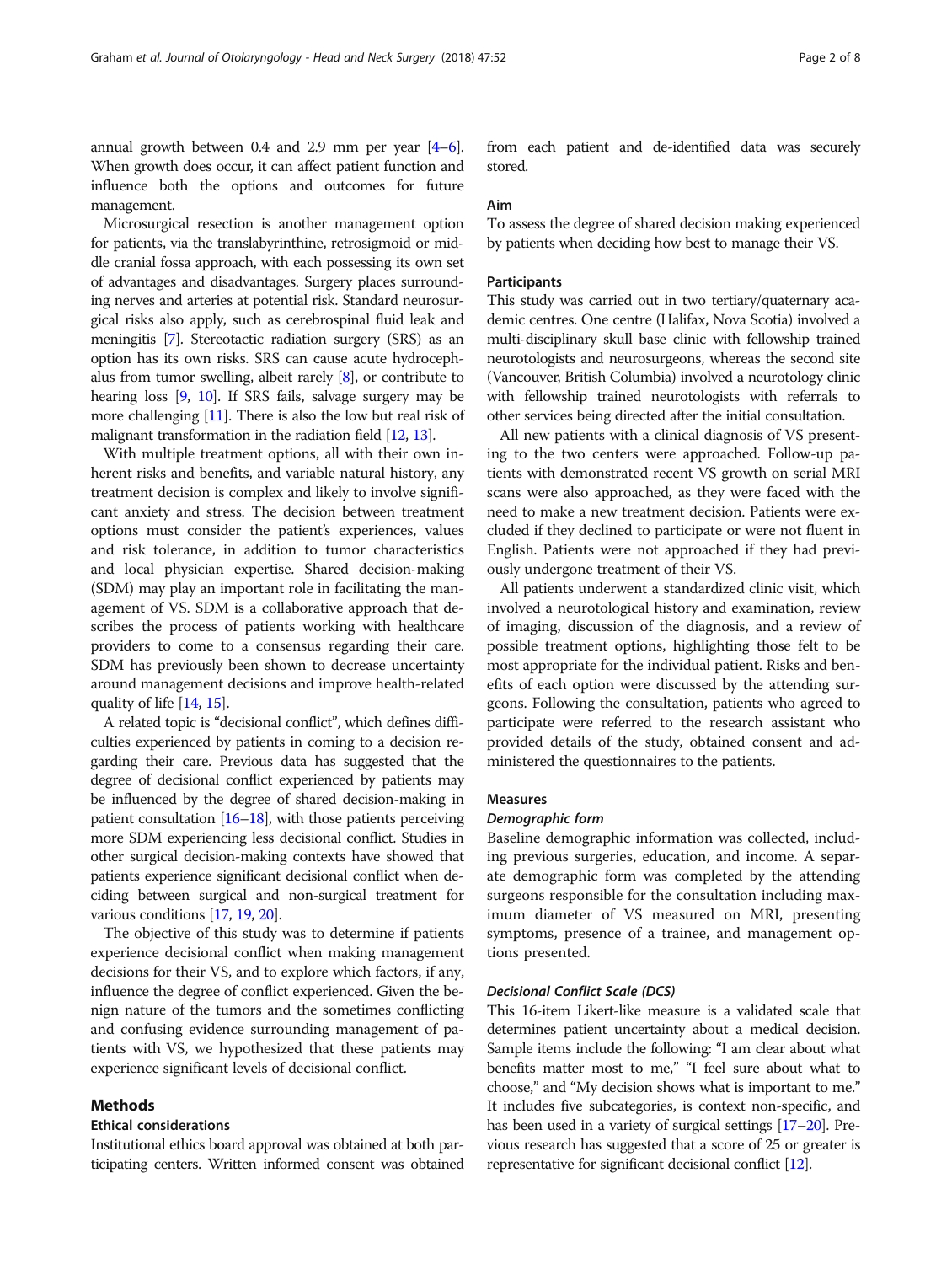# Shared Decision Making Questionnaire-Patient Version (SDM-Q-9)

This is a validated measure with nine items on a Likert scale to assess the perception of patients regarding their involvement in clinical decision-making. Total score range from 0 (no shared decision-making) to 100 (a high degree of shared decision-making). Sample items include: "My doctor and I selected a treatment option together" and "My doctor made it clear that a decision had to be made." The SDM-Q-9 has been shown to have high reliability [\[19\]](#page-7-0).

# Shared Decision Making Questionnaire-Physician Version (SDM-Q-Doc)

This is a validated scale that was developed from SDM-Q-9 to make it applicable for healthcare providers. Its format is similar to the SDM-Q-9 with overall score also ranging from 0 to 100. This scale has demonstrated high reliability [[20\]](#page-7-0). Sample items include: "I wanted to know exactly from my patient how he/she wants to be involved in making the decision" and "I told my patient that there are different options for treating his/her medical condition."

# Data analysis

Power calculation indicated that 52 patients would be required to detect a correlation coefficient of 0.38 between shared decision-making and decisional conflict. This correlation coefficient has been established in previous research examining DCS and SDM [\[15\]](#page-6-0). To ensure adequate sample size, accounting for attrition and incomplete data, we set the recruitment goal at 75 patients.

Data entry was completed in Microsoft Excel ™ and analysis conducted in RStudio, Version 1.0.136 (Boston, MA).

DCS was not normally distributed; therefore, non-parametric statistics were used. Descriptive statistics such as median, interquartile range and standard error (SE) are reported. Scores greater than 25 on the DCS indicate significant decisional conflict. Mann-Whitney U test and Spearman's correlation coefficient were utilized to correlate DCS with demographic variables. Spearman's correlation coefficient was used to compare SDM-Q-9 and SDM-Q-Doc. Logistic regression was performed to determine which factors are independently associated with decisional conflict. Statistical significance was set at  $p < 0.05$ .

# Results

# Patient demographics

Seventy-seven patients participated, 62 of whom (79%) were presenting to the clinics for the first time, while 15 (19%) were follow-up patients with demonstrated VS growth. One patient did not have new/follow-up patient status recorded. Fifty-eight percent of patients were recruited from Halifax, with the remainder were from Vancouver. Seventy-one percent of patients (55/78) had undergone surgery previously, with the most common surgery being a hysterectomy. Average patient age was 57.8 years old (range 37 to 81 years); 55% of patients were female and the majority (73%) were married. Patients had an average of 14 years of education (range 8 to 20 years).

# Vestibular schwannoma characteristics

The participants' mean maximal diameter of vestibular schwannoma was 18.3 mm, with diameters ranging from 2 mm to 50 mm. The most common presenting complaint was hearing loss, noted in 92% of patients (72/78). Other presentations included vestibular dysfunction in 44%, tinnitus in 19%, and facial numbness in 17%.

# Decisional conflict

Median decisional conflict across all patients was 4.69. Seventeen participants (22%) had significant decisional conflict, as defined by a score of 25 or more (Fig. [1\)](#page-3-0). Thirty-two patients (41%) reported that they experienced zero decisional conflict. The DCS score did not significantly differ based on previous surgery, marital status, study site, or type of visit (first time vs. follow-up). Significant differences were noted in DCS scores between participants who decided upon surgery as a treatment and those who did not  $(p = 0.034)$ , with the surgery group experiencing lower decisional conflict. There was also a significant difference noted between the degree of decisional conflict reported by female patients and male patients (male lower), and lower DCS scores were noted in those encounters where a trainee was present ( $p = 0.035$ ).

DCS scores were not related to whether the patient felt they wanted surgery prior to the consultation, patient age, number of previous surgeries, years of education, size of VS, or number of symptoms. DCS was also not correlated with any individual presenting symptom, including hearing loss, vestibular dysfunction, tinnitus and facial numbness ( $p > 0.05$ ).

# Shared decision-making

Median SDM-Q-9 scores for patients was 88.89. Median SDMQ score for physicians was 75.56 (Fig. [2\)](#page-3-0). There was a significant difference between patient and physician SDMQ scores ( $p < 0.001$ ). The mean difference in score between physician and patients was 11.29 (95% CI, 7.98–14.61). Spearman's correlation between participant and physician shared decision-making scores was 0.234,  $p < 0.05$ , indicating they were weakly correlated (Fig. [3\)](#page-4-0).

A significantly negative correlation between SDM-Q-9 scores and DCS scores was noted (Fig. [4\)](#page-4-0). SDM-Q-Doc scores and DCS scores were not correlated.

# Management decisions and decisional conflict

More than half of patients (40/78, 51%) decided on a watchful waiting approach. Twenty-one patients (27%) decided to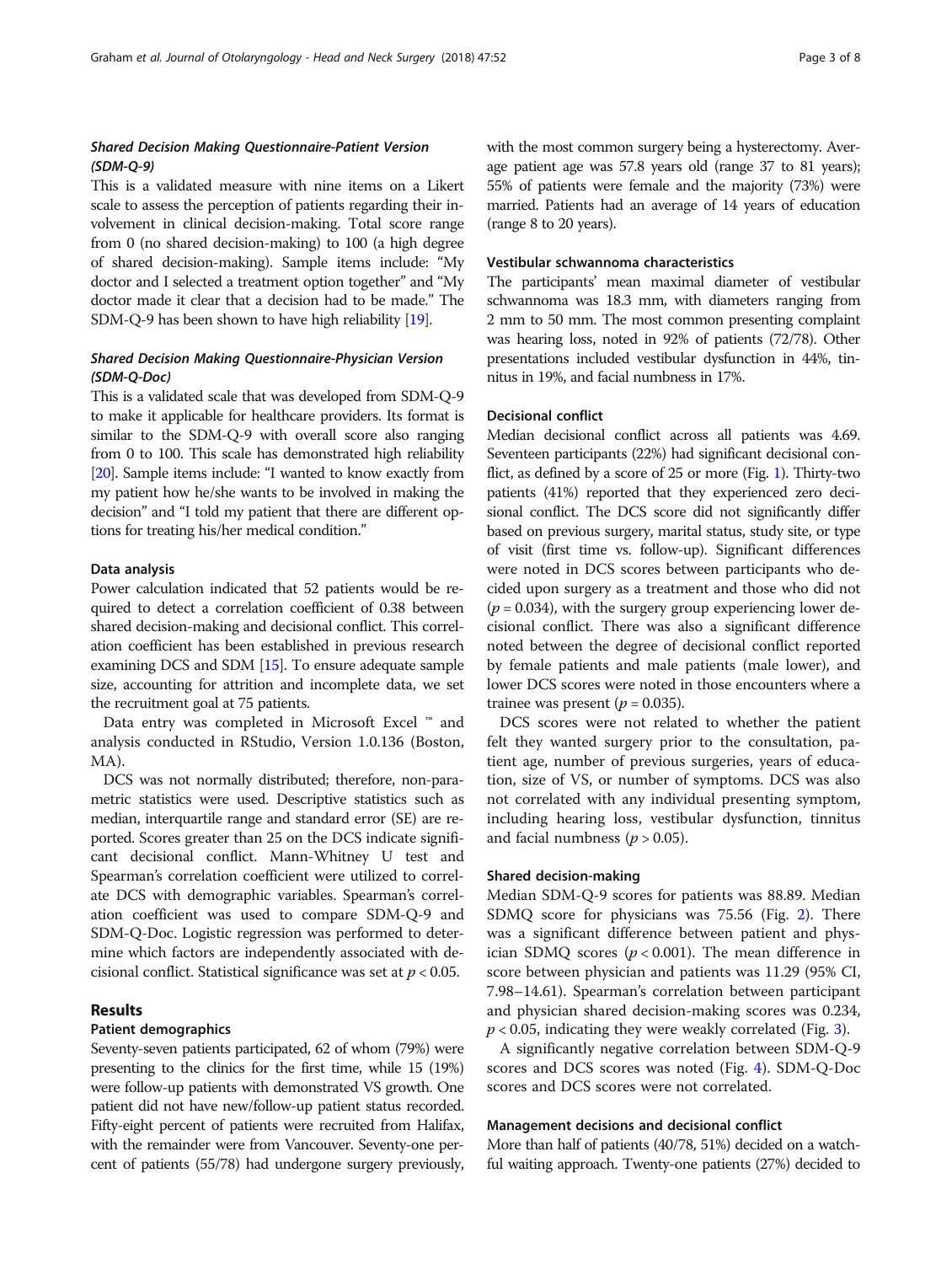<span id="page-3-0"></span>

proceed with surgery, and 8 patients (10%) decided on radiation. More than one option was usually discussed with each patient. Options discussed with patients were radiation with 88.3% of patients, surgery with 93.5%, and watchful waiting (W & W) with 85.7%. Seventy-one of 75 patients (95%) who responded to this question indicated that they knew surgery was an option prior to the consultation. Figure [5](#page-5-0) shows the distribution of DCS by treatment decision.

#### Logistic regression

Logistic regression was performed to predict the presence of significant decisional conflict (DCS > 25). The best model



generated, by lowest Akaike information criterion (51.77), incorporated patient sex, age, number of previous surgeries, years of education, SDM-Q-10 score and number of options discussed with the patients to predict the presence or absence of significant decisional conflict. Of the individual variables, only the patient's SDM-Q-10 score contributed significantly to prediction, with higher SDM-Q-10 scores predicting lower probability of significant decisional conflict.

#### **Discussion**

# Synopsis of key findings

Given the benign nature of VS and the sometimes conflicting and confusing evidence surrounding management of VS, we hypothesized that these patients may experience significant levels of decisional conflict. The overall median decisional conflict in our study at 4.69 was well below the cut-off for significant decisional conflict. However, one of every five patients (22%) experienced significant decisional conflict (DCS > 25). Previous studies suggest that decisional conflict affects emotional wellbeing and may influence subsequent regret surrounding their management choices [[21](#page-7-0), [22\]](#page-7-0).

In deciding whether to proceed with an intervention or conservative management for their VS, patients must weigh significant risks to hearing, balance, and facial nerve function. Risks of watchful waiting are that that growth may limit the ability to use SRS or that the patient may experience a general decline in health that increases the risks of surgery later. Because facial nerve and hearing outcomes from surgery are related to size of the tumor there are risks that the outcome will not be as optimal if the tumor grows prior to surgery [\[23](#page-7-0)]. Rates of growth are variable and not predictable. Not surprisingly, because we can only provide patients with probabilistic outcomes rather than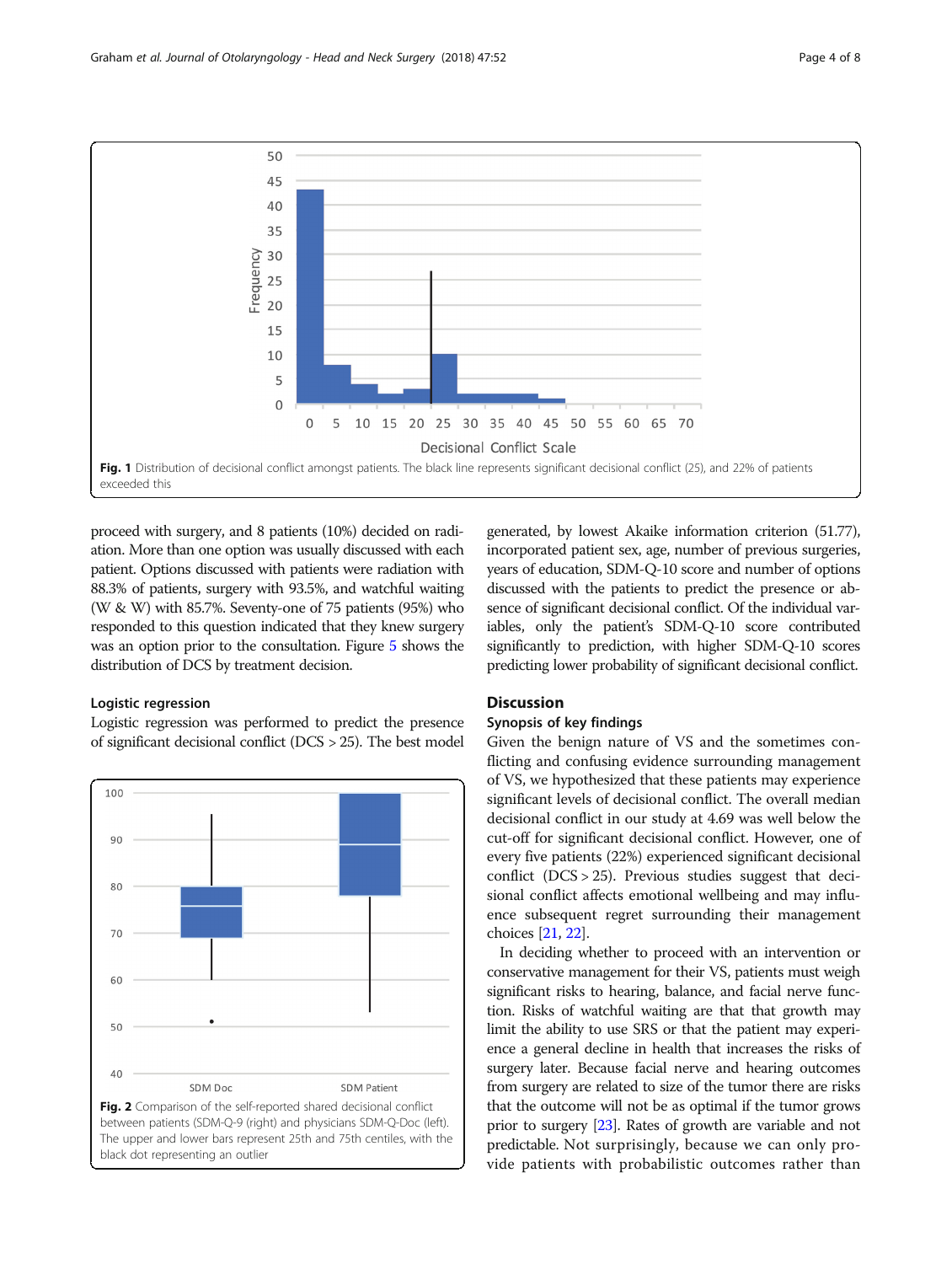<span id="page-4-0"></span>

individualized precise trajectories, we often encounter significant anxiety associated with the watchful waiting choice. This has not been well explored in previous literature.

This study suggests, as in previous studies, that patient and physician estimates of SDM were not well correlated (correlation coefficient 0.234) [[15](#page-6-0), [18](#page-7-0), [24\]](#page-7-0). Patients overall rated a higher level of SDM than physicians did. Physicians do not seem to have an accurate sense of how involved their patients felt, although in this case the physicians underestimated their success in sharing the clinical decision. After logistic regression, shared decision making was the only factor that was significantly correlated with reduced

decisional conflict. This concept clearly must become a focus of clinical consultation to improve patient experience. Physicians should examine critically their technique for presenting management options, when equivocal, to involve the patients in deciding how to manage their care.

A novel finding in our study is that the presence of trainees in the consultation appeared to decrease the degree of decisional conflict experienced by patients. The presence of a trainee may remind the consultant to use non-medicalized language, or result in additional repetition of information if the trainee discusses management options prior to the consultant entering the room. Further

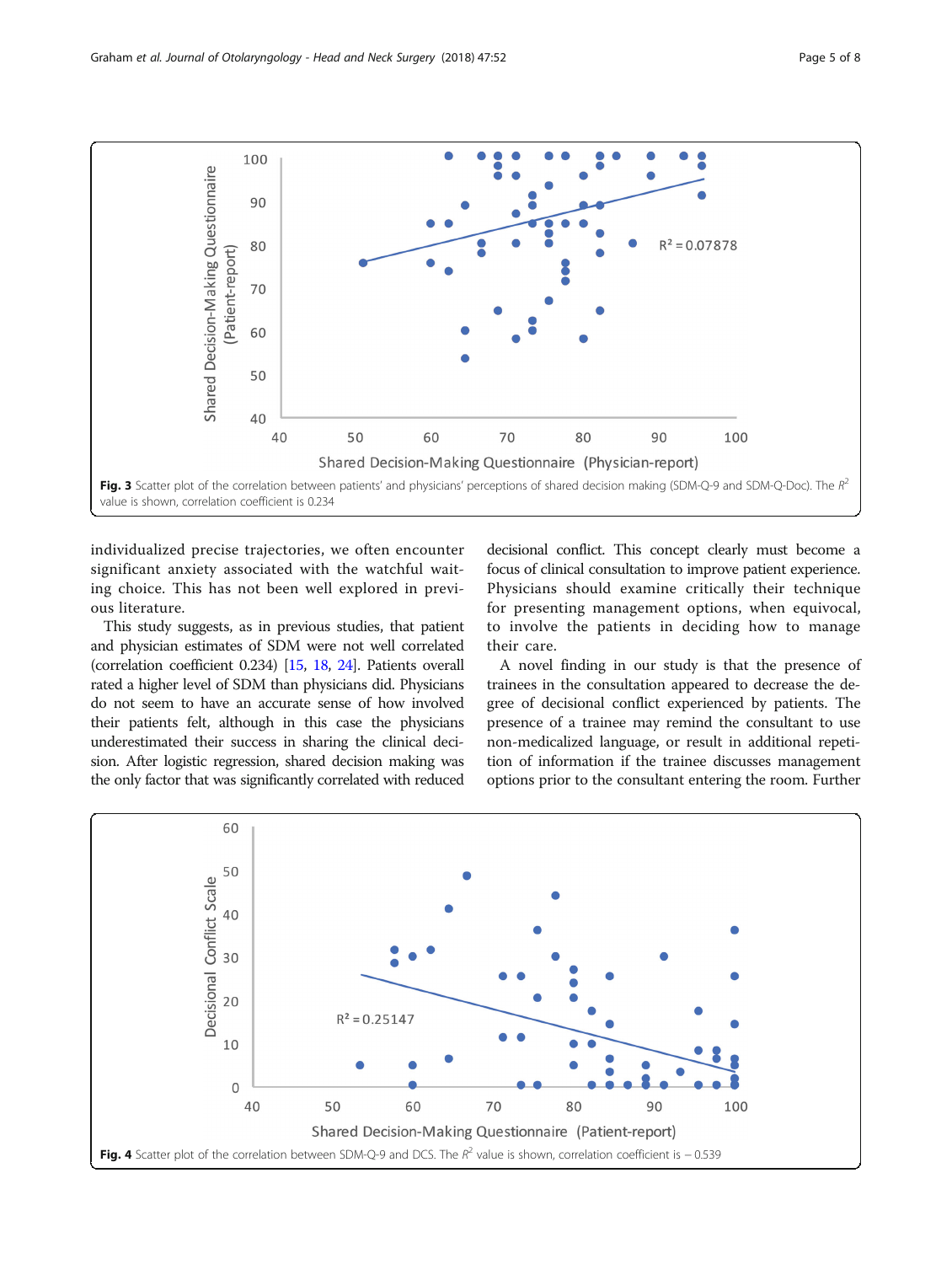<span id="page-5-0"></span>

study may be required to elucidate the mechanism of reduced DCS.

#### Comparison to other studies

Data on decisional conflict and shared decision making in patients with otolaryngology disorders is limited [[15](#page-6-0), [17](#page-7-0), [18](#page-7-0)]. These, and studies in other surgical decision-making contexts have shown that patients experience significant decisional conflict when deciding between surgical and non-surgical treatment for various conditions [[16\]](#page-6-0). For instance, almost one fifth of parents considering elective pediatric surgery for their child experienced a critical level of decisional conflict, with a DCS score greater than the predefined cutoff of 25 [\[15\]](#page-6-0). Decisional conflict was significantly correlated with parental perception of SDM, with patients feeling more involved in the surgical decision experiencing significantly less decisional conflict. In parents specifically considering bone anchored hearing devices for their child with aural atresia, over 40% reported experiencing significant decisional conflict [[18](#page-7-0)]. This has also been shown in pediatric urology, with nearly a third of parents considering hypospadias repair for their child experiencing decisional conflict [[16](#page-6-0)]. The proportion of patients with significant decisional conflict in the current study compares with data on pediatric patients undergoing elective procedures [\[15](#page-6-0)] but is less than adult patients considering thyroidectomy for indeterminate nodules, (34%) [\[17\]](#page-7-0), or pediatric patients considering bone anchored hearing aids (43.5%) [\[18\]](#page-7-0) or otoplasty (32.8%) [[25](#page-7-0)]. The degree of conflict experienced by patients appears to vary considerably depending on the condition and ramifications of surgery.

Although research is increasingly showing that shared decision making is crucial in improving care, there are significant barriers to its implementation, both on the side of the healthcare provider and the patient. A systematic review by Legare et al. suggests that time constraints in a busy clinical practice remain the most frequent barrier to SDM cited by physicians [\[26\]](#page-7-0). Research does not presently exist showing that increasing SDM increases time of clinical encounters, however, so this may be a misconception. Physicians also may assume, at times based on socioeconomic status or other demographic factors, that patients may not desire involvement in the process of decision making [[26](#page-7-0)]. Given we did not find that there was a difference in SDM or DCS based on these demographic factors, our study would strongly suggest providers not make such assumptions.

Patient identified barriers to shared decision making include inadequate provision of information to patients to allow them to make informed decisions [[27](#page-7-0)]. Decision-aids are being developed in multiple areas to assist with this barrier, but improving information delivery in isolation is not enough. Other barriers identified include lack of patient knowledge that they may and should be involved in decisions regarding their care. This perception that the "doctor knows best", and the power imbalance perceived in the doctor-patient relationship may preclude patients from participating in decisions, thinking inclusion of their values is not needed or appropriate. In vestibular schwannoma management, the neurotologist must empower the patient to be a participant in the decision-making process, giving them "permission to participate", rather than just providing information.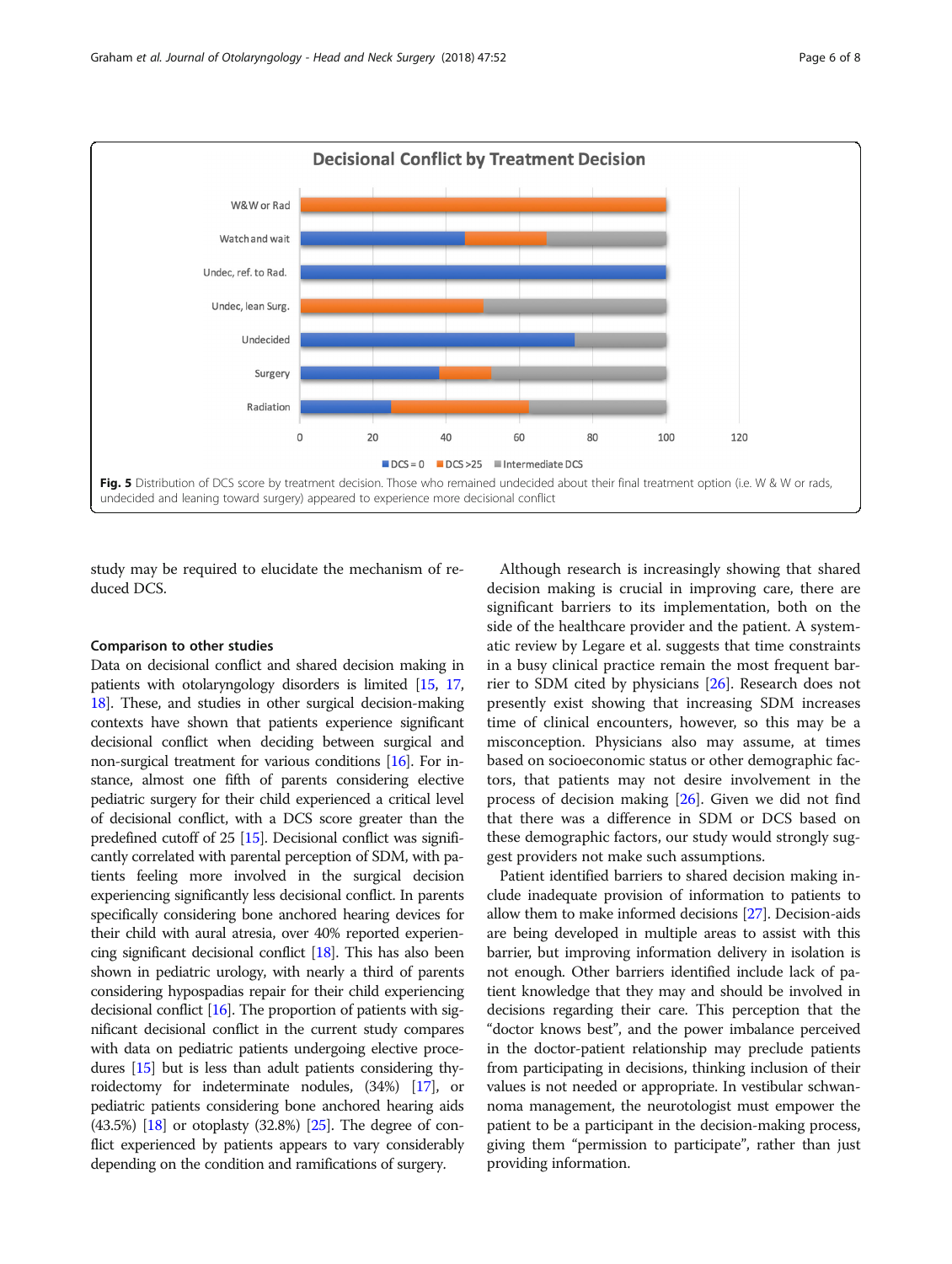# <span id="page-6-0"></span>Study strengths and limitations

There are limitations to this study. The inclusion of two sites may have resulted in differing patient experiences by geographic location given differences in clinic accommodation of patients with VS. Additionally, we did not have a standardized script delivered by each provider at each visit, meaning the information presented to each patient might vary. However, this is more in keeping with what occurs in clinical practice: each patient requires directed consultation based on their presentation, and standardizing information delivery would be likely to falsely estimate the prevalence of decisional conflict in these patients. Nonetheless, the DCS scores between these two sites were not found to be significantly different in our analysis. Alternatively, the inclusion of two sites would increase the likelihood our findings could be generalizable to other skull base clinics. Most patients decided on a watch and wait approach; this may bias the degree of decisional conflict present in patients as well.

In future studies, it would be useful to follow these patients longitudinally, to determine if decisional conflict is related to the degree of decisional regret associated with decisions patients make, as seen in some previous studies [16, [22](#page-7-0), [25](#page-7-0)].

# Conclusions

Approximately one in five patients with vestibular schwannoma experience significant decisional conflict. Increasing the degree to which the patient is involved in the decisionmaking process, through shared decision-making, may decrease the difficulty patients have and improve their experience in managing this potentially debilitating condition.

#### Abbreviations

DCS: Decisional conflict scale; SDM: Shared decision making; SDM-Q-10: Patient shared decision making questionnaire; SDM-Q-Doc: Physician version of the SDM-Q-10; SE: Standard error; SRS: Stereotactic radiation surgery; VS: Vestibular Schwannoma

#### Funding

A portion of the funding for this study was obtained through a grant from the Nova Scotia Health Authority Research Fund, and funding a research assistant for data collection and entry.

#### Availability of data and materials

The datasets used and/or analyzed during the current study are available from the corresponding author on reasonable request.

#### Authors' contributions

MEG conceptualized the study and the patient materials and drafted the manuscript. BDW, JL, and MB supervised the study, assisted in its conception, and provided editorial feedback. PH provided expertise on SDM/DCS surveys, performed manuscript revisions and assisted with study conception and grant approval. HF performed statistical analysis. EP and MM were responsible for Halifax site survey administration, data collection and entry, and revision of patient material. ALOH administered the survey at the Halifax site and assisted with manuscript editing. RG obtained ethical approval and administered the survey with data collection/entry at the Vancouver site. DPM and SW assisted with manuscript editing and survey administration. All authors read and approved the final manuscript.

#### Ethics approval and consent to participate

Ethical approval was obtained from the Nova Scotia Health Authority, Halifax, Nova Scotia, and Providence Health Care, Vancouver, British Columbia.

#### Consent for publication

Not applicable.

#### Competing interests

The authors declare that they have no competing interests.

#### Publisher's Note

Springer Nature remains neutral with regard to jurisdictional claims in published maps and institutional affiliations.

#### Author details

<sup>1</sup> Division of Otolaryngology - Head and Neck Surgery, Western University and London Health Sciences Centre, 5010, 800 Commissioners Road E, London, Ontario, Canada. <sup>2</sup> Division of Otolaryngology - Head and Neck Surgery, University of British Columbia, Vancouver, BC, Canada. <sup>3</sup>IWK Health Center and Division of Otolaryngology – Head and Neck Surgery, Dalhousie University, Halifax, NS, Canada. <sup>4</sup>Division of Neurosurgery, Dalhousie University, Halifax, NS, Canada. <sup>5</sup>Division of Otolaryngology, Head and Neck Surgery, Dalhousie University, Halifax, NS, Canada. <sup>6</sup>University of Cambridge, Cambridge, UK.

#### Received: 3 May 2018 Accepted: 26 August 2018 Published online: 03 September 2018

#### References

- 1. Babu R, Sharma R, Bagley JH, Hatef J, Friedman AH, Adamson C. Vestibular schwannomas in the modern era: epidemiology, treatment trends, and disparities in management. J Neurosurg. 2013;119:121–30.
- 2. Martin TP, Senthil L, Chavda SV, Walsh R, Irving RM. A protocol for the conservative management of vestibular schwannomas. Otol Neurotol. 2009;30:381–5.
- 3. Stangerup SE, Caye-Thomasen P, Tos M, Thomsen J. The natural history of vestibular schwannoma. Otol Neurotol. 2006;27:547–52.
- 4. Strasnick B, Glasscock ME 3rd, Haynes D, McMenomey SO, Minor LB. The natural history of untreated acoustic neuromas. Laryngoscope. 1994;104:1115–9.
- 5. Ansari SF, Terry C, Cohen-Gadol AA. Surgery for vestibular schwannomas: a systematic review of complications by approach. Neurosurg Focus. 2012;33:E14.
- Vachhrajani S., Fawaz C., Mathieu D. et al. (2008) Complications of gamma knife surgery: an early report from 2 Canadian centers. J Neurosurg 109 Suppl, 2–7.
- 7. Carlson ML, Jacob JT, Pollock BE, et al. Long-term hearing outcomes following stereotactic radiosurgery for vestibular schwannoma: patterns of hearing loss and variables influencing audiometric decline. J Neurosurg. 2013;118:579–87.
- Elliott A, Hebb AL, Walling S, Morris DP, Bance M. Hearing preservation in vestibular schwannoma management. Am J Otolaryngol. 2015;36:526–34.
- 9. Limb CJ, Long DM, Niparko JK. Acoustic neuromas after failed radiation therapy: challenges of surgical salvage. Laryngoscope. 2005;115:93–8.
- 10. Shamisa A., Bance M., Nag S. et al. (2013) Glioblastoma multiforme occurring in a patient treated with gamma knife surgery: case report and review of the literature. J Neurosurg 119 Suppl, 816–821.
- 11. Pollock BE, Link MJ, Stafford SL, Parney IF, Garces YI, Foote RL. The risk of radiation-induced tumors or malignant transformation after single-fraction intracranial radiosurgery: results based on a 25-year experience. Int J Radiat Oncol Biol Phys. 2017;97:919–23.
- 12. O'Connor A. (1993) User Manual Decisional Conflict Scale.
- 13. Owings MF, Kozak LJ. Ambulatory and inpatient procedures in the United States, 1996. Vital Health Stat 13. 1998;139:1–119.
- 14. Joosten EA, DeFuentes-Merillas L, de Weert GH, Sensky T, van der Staak CP, de Jong CA. Systematic review of the effects of shared decision-making on patient satisfaction, treatment adherence and health status. Psychother Psychosom. 2008;77:219–26.
- 15. Chorney J, Haworth R, Graham ME, Ritchie K, Curran JA, Hong P. Understanding shared decision making in pediatric otolaryngology. Otolaryngol Head Neck Surg. 2015;152:941–7.
- 16. Lorenzo AJ, Braga LH, Zlateska B, et al. Analysis of decisional conflict among parents who consent to hypospadias repair: single institution prospective study of 100 couples. J Urol. 2012;188:571–5.